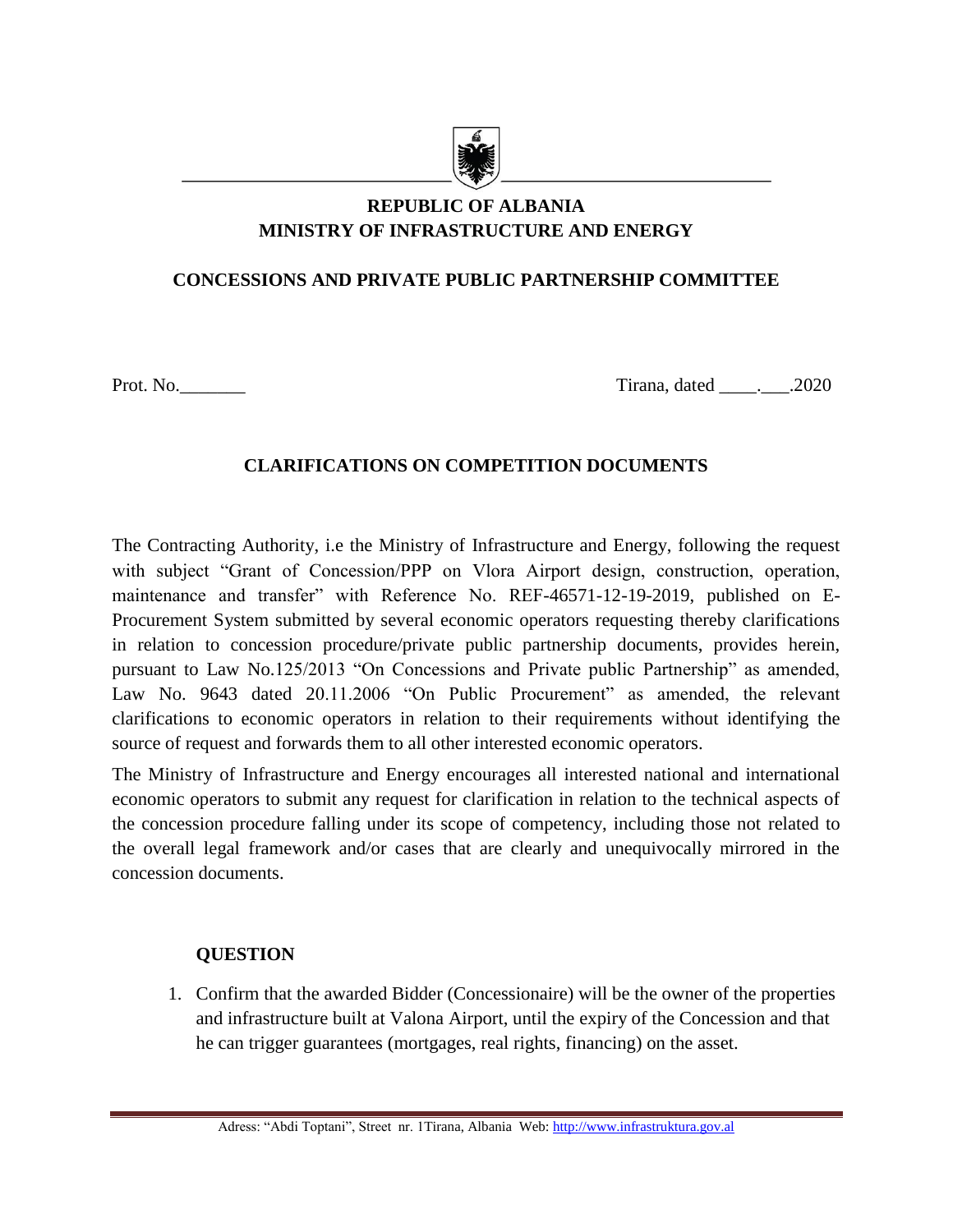The land ownership will remain with the state for the entire concession period in accordance with law no. 125/2013 "On Concessions and Private Public Partnership", as amended, Article 37 et seq. and Land use rights have been set forth in the concession agreement for the concession period.

## **QUESTION**

2. Confirm that the areas dispossessed by the awarded bidder will remain the property of the same until the expiry of the Concession.

### **ANSWER**

The land is owned by the state, as approved by Decision of Council of Ministers No. 813, dated 16.12.2019 "On transferring the administration responsibility from the Ministry of Defense to the MoIE for property no.914, named "Aerodrom Fushor", located in Vlora, and amending the DCM No. 515 dated 18.7.2003 "On approving the inventory of state immovable properties transfered under the administrative responsibility of the Ministry of Defense". As such, no expropriation may apply.

## **QUESTION**

3. Clarify whether/Confirm that the right of use on Airport areas entitles the Concessionaire to assign such areas to third-party operators for the realization of buildings at Valona Airport.

## **ANSWER**

Sub-contracts are approved pursuant to article 34 under the law no. 125/2013 "On Concession and Private Public Partnership", as amended, and the concession agreement entered into between the parties.

## **QUESTION**

4. Confirm that the awarded bidder will be indemnified in the event of third-party claims during the construction of the Airport infrastructures and that delays due to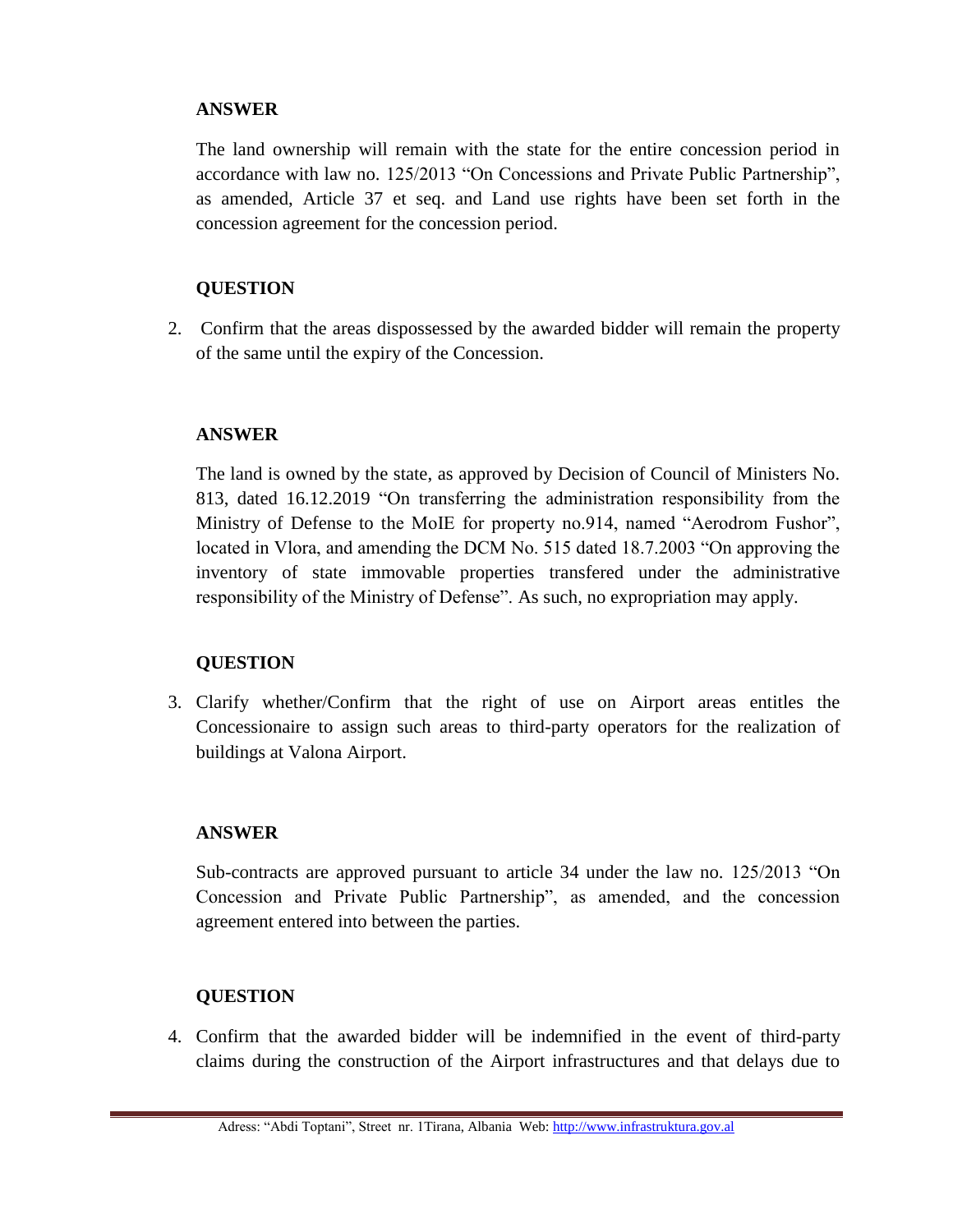third Parties actions are not calculated in the deadline indicated in the bud for the completion of the Works.

### **ANSWER**

With regards to the delays caused by third parties, we would like to clarify that an explicit regulation has been foreseen in the Concession Draft Agreement.

## **QUESTION**

5. Why is an airport management experience of ten million passengers required when Valona's traffic projections have volumes of 600,000 passengers for the first year? This requirement should be reduced up to a maximum of three million passenger management experience. Please Confirm that this requirement could be modified according to Valona traffic forecast; otherwise this requirement could be discriminatory, excluding many of the airport Operators; moreover it's not balanced in comparison with the characteristics of Valona Airport

## **ANSWER**

The above claim is not related to the request for clarifications on competition documents, but rather to the complaint on qualification/evaluation criteria. We would like to clarify that the administrative review procedure is regulated by Article 43 under Law No. 125/2013 "On Concession and Private public Partnership", as amended.

However, the contracting authority would like to clarify that: VIA is foreseen to welcome a minimum of 3 million passengers per year. Taking into account the concession agreement term, the airport manager is required to have previous experience with medium-sized airports in order to foresee, plan and implement changes pro-actively. Data on passenger number in Albania indicate an increase of 16% per year, which supports this requirement, in line with Decision of Council of Ministers No. 811, dated 16.11.2016 "On approval of the 2016-2020 transport sectoral strategy and its relevant action plan", as published in the Official Gazette with No.230 in 2016.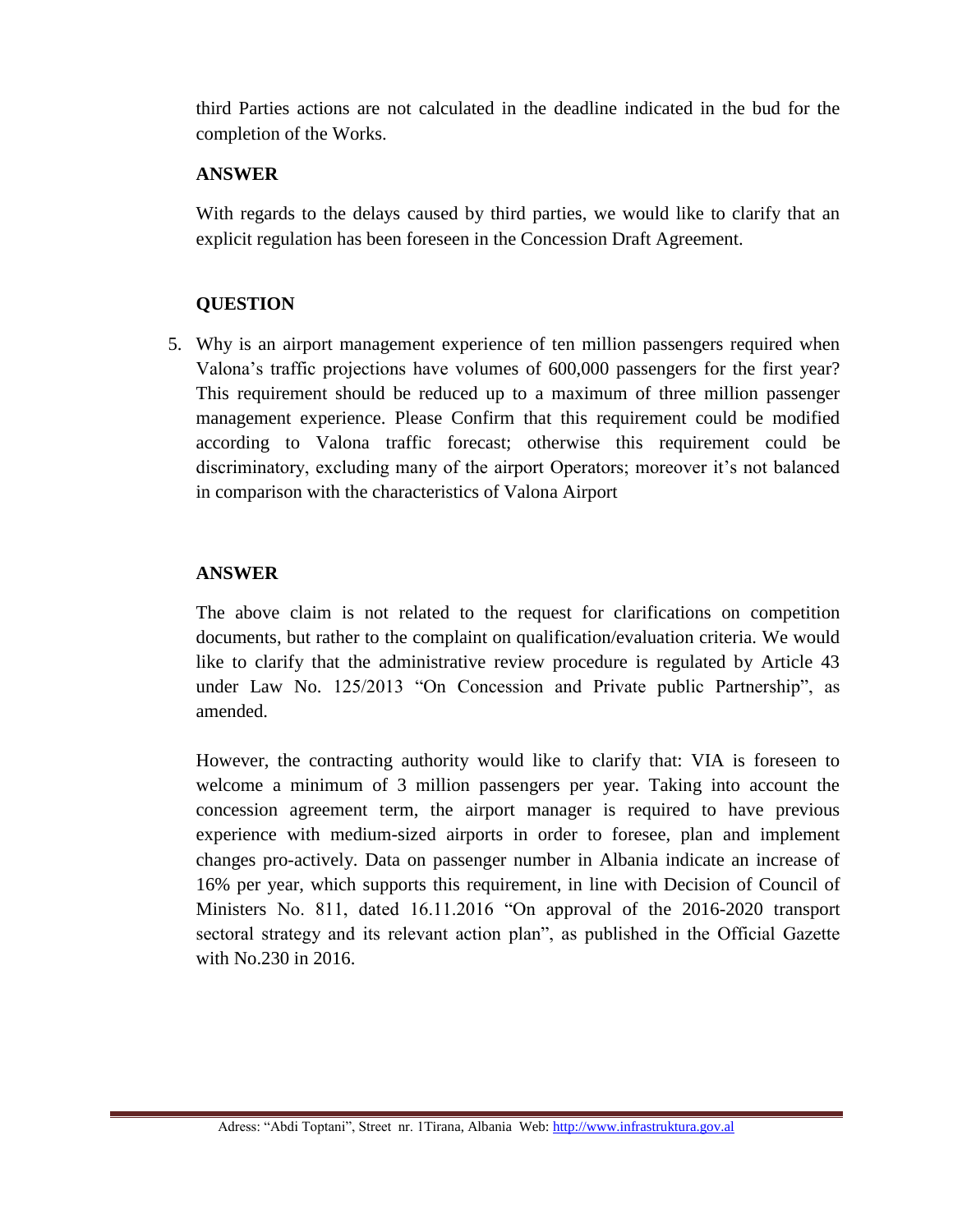6. Confirm that a Temporary Grouping of Companies is adequate to participate the tender and the settlement of a New Company is not necessary.

## **ANSWER**

The Economic Operators Union is an applicable format during the bidding process. For further details on the economic operators establishment and union, please refer to Schedule 9 under the Concession Bidding Documents, while the SPV establishment is deemed necessary only after the successful candidate announcement, pursuant to Law No. 125/2013 "On Concessions and Private public Partnership", as amended.

## **QUESTION**

7. Confirm whether the Temporary Grouping of Companies can be formed horizontally, vertically or mixed in which each of the companies performs specific activities and some companies have similar requirements.

## **ANSWER**

Please refer to competition documents, Law on Concessions and its applicable bylaws.

# **QUESTION**

8. Should the bidder be an Airport Operator or it can also be a company which controls an airport operator (e.g. Fund, Holding, etc.)?

## **ANSWER**

Please refer to competition documents, Law on Concessions and its applicable bylaws.

# **QUESTION**

9. Aircraft rescue and firefighting is not managed by Airport Operators in Italy as it's a State duty. Is it a justification for Italian bidders, not to be discriminated in the tender, as this requirement is not compliant with their national legislation? Confirm that requirements related to experience should be in accordance with bidder national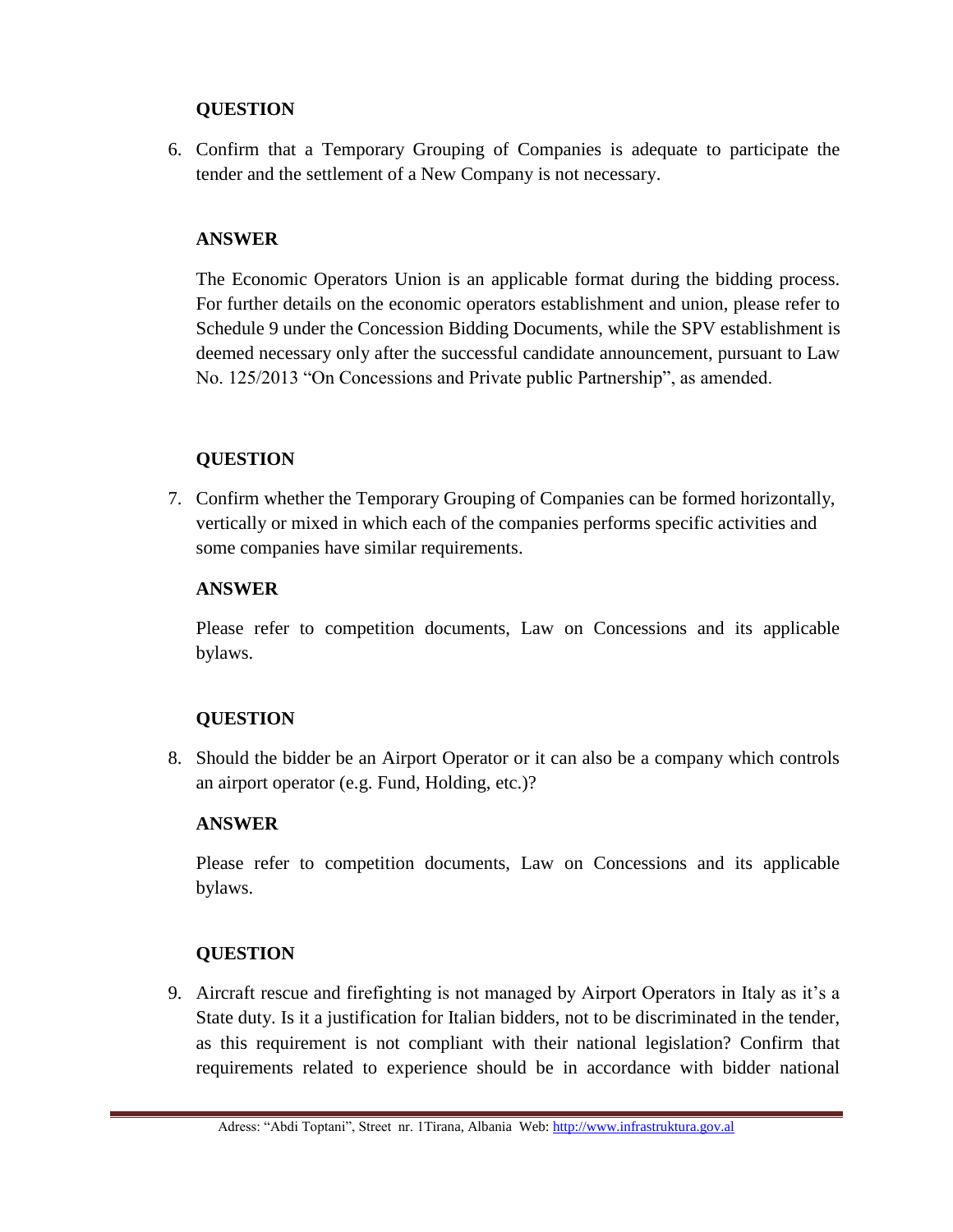regulations (i.e. in a Country where firefighting services are provided by Public Entities, this requirement is not requested/evaluated)

### **ANSWER**

The above claim is not related to the request for clarifications on competition documents, but rather to the complaint on qualification/evaluation criteria. The administrative review procedure is regulated by Article 43 under Law No. 125/2013 "On Concessions and Private Public Partnership", as amended, and the concession agreement.

However, the Contracting Authority would like to clarify that with reference to Law No. 152/2015 "On Fire Protection and Rescue", the entities having under their ownership or being responsible for the administration of airport facilities are foreseen to adhere to the legislation in force, technical norms and international standards in the filed of FPR, and to supply all the stations with vehicles and special firefighting equipment. The firefighting service must be in line with the ICAO standards. In case a third party is selected to deliver such service, the bidder must collect all evidence indicating that the said a party is experienced in delivering such service in conformity with ICAO standards. Additionally, the national legislation demands the airport operator to have such premises in place, which will operate throughout the airport territory.

## **QUESTION**

10. The Airport Operator must provide evidence of contractual experience of development, design, procurement and construction, operation and maintenance, management and monitoring of commercial airport infrastructure construction projects over the past 5 years. Is this requirement to be demonstrated for the last 5 years continuously or is it enough to prove it over a period during the last 5 years?

## **ANSWER**

We would like to clarify that this is clearly provided in Schedule 9, Section 2.3 *Technical Capacity* in the competition documents. Please refer to qualification criteria and winning bid selection in the competition documents.

# **QUESTION**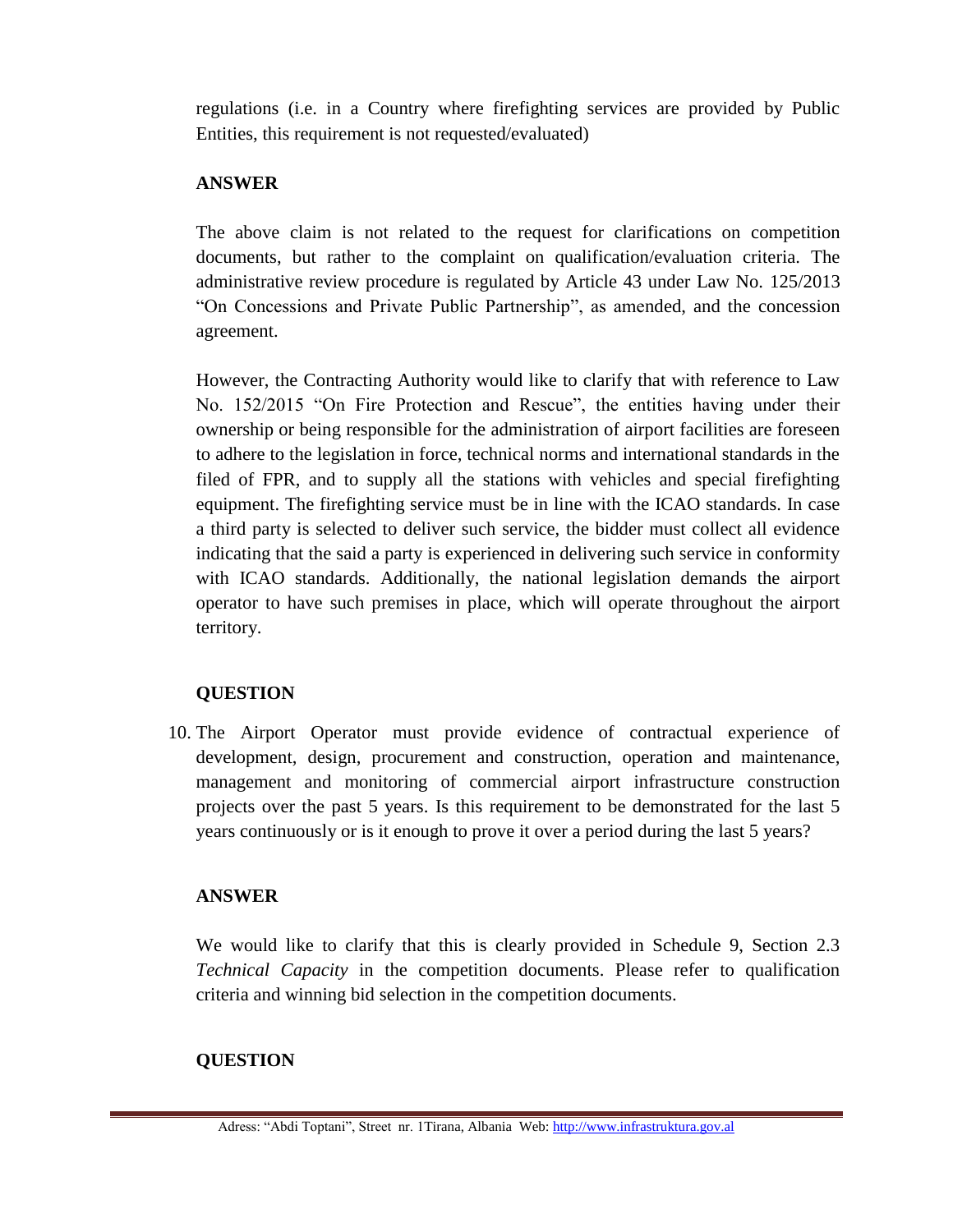11. The requested ''Experience on System or Network of Airports: Bidder shall give evidence of their certified expertise in management of airports systems (with inherent traffic competences)''. It is necessary to clarify whether these are the Airports Systems and Networks provided for by the EU Airport Charges Directive 2009/12.

## **ANSWER**

The Contracting Authority would like to clarify that the competition documents forward clear provisions on the level of required certification and the criterion fulfillment manner, which is not limited only to these regulations, but refers to all ICAO, EC, EASA regulations.

# **QUESTION**

12. It's required to the Bidders the experience in obtaining financing: demonstration of the ability to finance the project with investments in venture capital (equity) and/or onerous (financing debts), including having financed at least 1 project of 100 million euros in the last 5 years: points 8 (''the ability to fund/finance the Project through equity investments and/or debt financing raised for the Projects, including having financed at least one (1) previous project in excess of EUR 100 million in the past five (5) years)

Please clarify: what does it mean the statement: at least 1 project of at least 100 M euro in the last 5 years?

Having realized the project with specific equity/debt operation?

# **ANSWER**

A project amounting to EUR 100 million over the last 5 years, funded by the loan, net equity, or a mixed system of both funding methods is acceptable.

# **QUESTION**

13. Confirm that the requirement of 100 million passengers should be reduced in line with estimated traffic forecasts; in any case confirm that this requirement is composed of the aggregation the requirements of multiple airport operators.

## **ANSWER**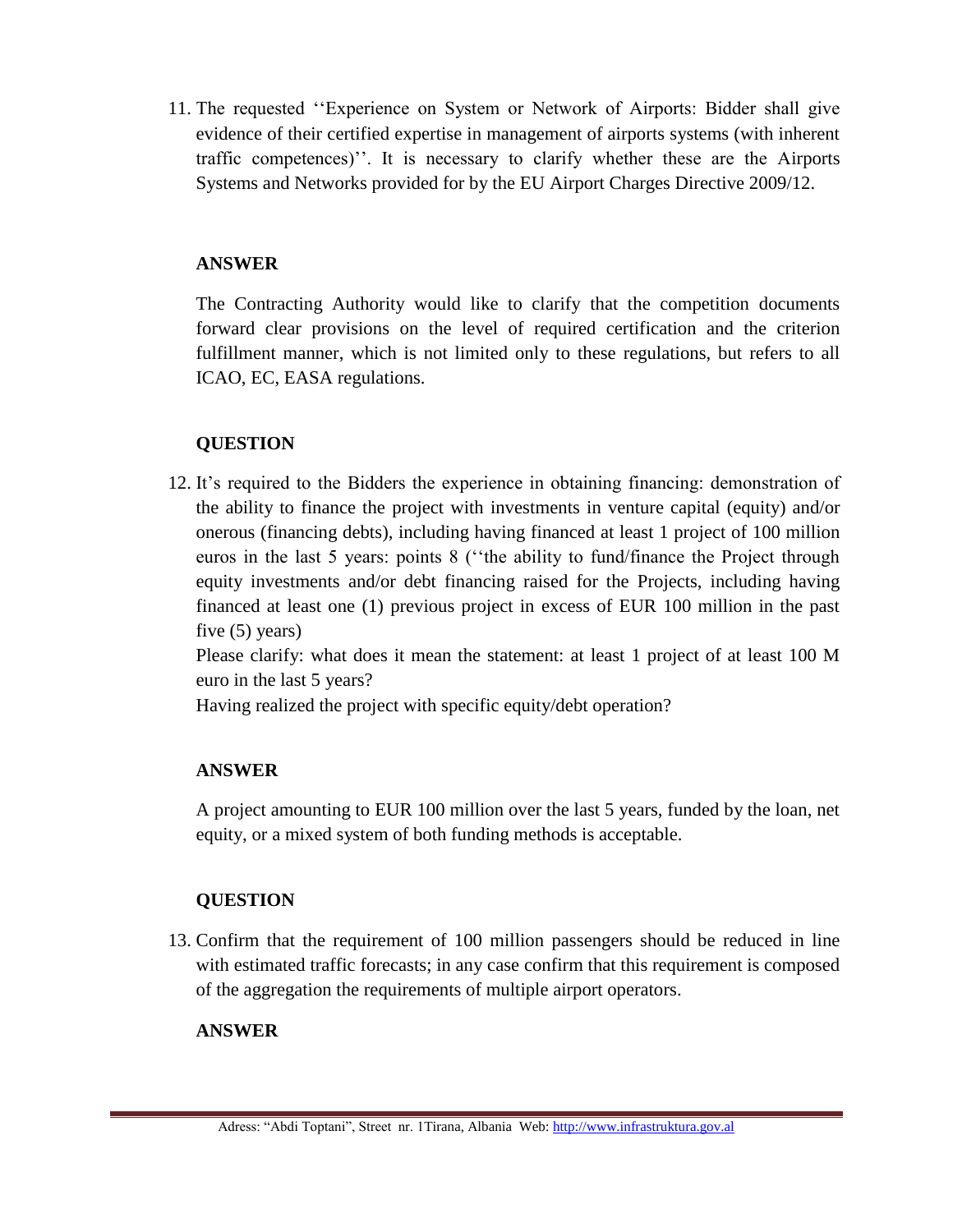The above claim is not related to the request for clarifications on competition documents, but rather to the complaint on qualification/evaluation criteria. We would like to clarify that the administrative review procedure is regulated by Article 43 under Law No. 125/2013 "On Concessions and Private Public Partnership", as amended, and the concession agreement.

## **QUESTION**

14. Confirm that the requirement of 100 million Net Worth = Assets – Liabilities should be reduced in line with the estimated revenue forecasts; alternatively, confirm that it may be composed of the aggregated Net Worth of the participants at the temporary grouping of companies.

## **ANSWER**

The above-mentioned claim is not related to the request for competition documents explanations, but to the complaint concerning the qualification/evaluation criteria. We hereby clarify that the administrative review procedure is regulated by Article 43 of Law No. 125/2013, "On Concessions and Private Public Partnership", as amended, as well as the concession agreement.

## **QUESTION**

15. Confirm that airports certified under EASA certificate of airports referred to the EU Reg 139/2014 as amended by EU Regulation (1138/2018 and program contract underwrites meet the requirements on technical capacity in case of holding the airport certificate and positive audits of the certification authority.

## **ANSWER**

The operators should be certified by relevant authorities in compliance with relevant regulations of ICAO, EC and EASA, as well as certified based on EUR **139/2014, 1139/2018** (relevant legal references).

## **QUESTION**

16. Confirm whether subcontracting of inter-group auxiliary companies' activities are eligible within the RTI.

## **ANSWER**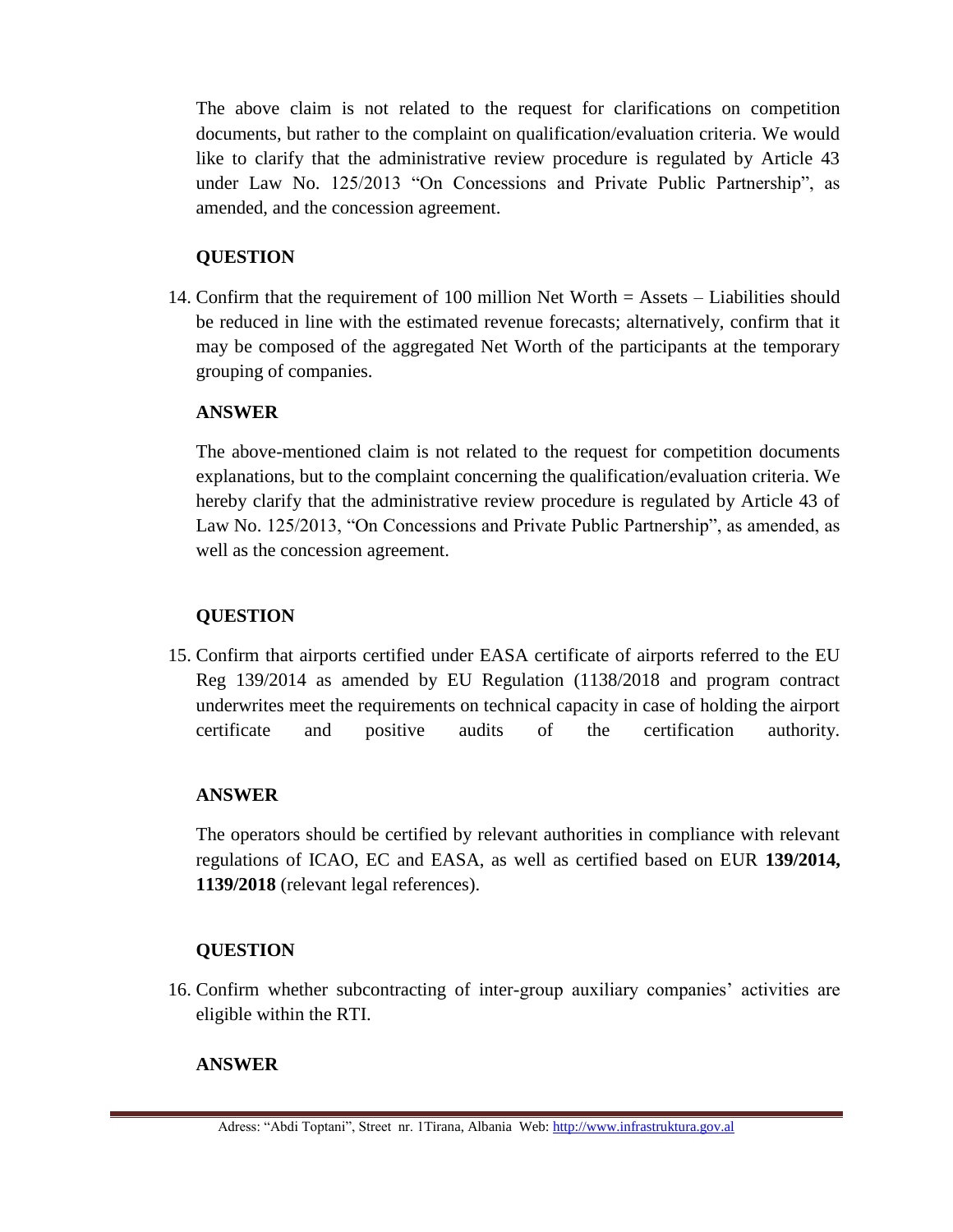Every communication with potential bidders will be made public to each interested party.

## **QUESTION**

17. Confirm that the Concession Fee should be calculated on the traffic units, deducted the costs for investments and applied only after the Concessionaire has recovered the costs for investments.

## **ANSWER**

We hereby explain that Schedule 11 "Evaluation Criteria" of competition documents indicates explicitly about the above-mentioned request.

# **QUESTION**

18. Confirm that if the timing of the commissioning of the airport depends on approval of third parties (e.g. Approval project and acquisition opinions in charge, Environmental Impact Assessment) these times should be excluded from the count of the deadline for commissioning.

## **ANSWER**

We hereby explain that the above-mentioned claim is regulated in the Draft Concession Agreement conditions. Please, refer to the draft concession agreement conditions.

# **QUESTION**

19. The award will require a dealership company dedicated to the management of the concession contract; clarify whether this Company should be settled in Albania.

## **ANSWER**

The Winning Bidder will establish the Special Purpose Vehicle (SPV), regulated by the legislation in force, as a company with its headquarters in the Republic of Albania, with an annotation before the name "Concessionary Company", and with its object "Object of the Concession Agreement", with which the Contracting Authority will sign the Concession Agreement, with the person authorized by the company in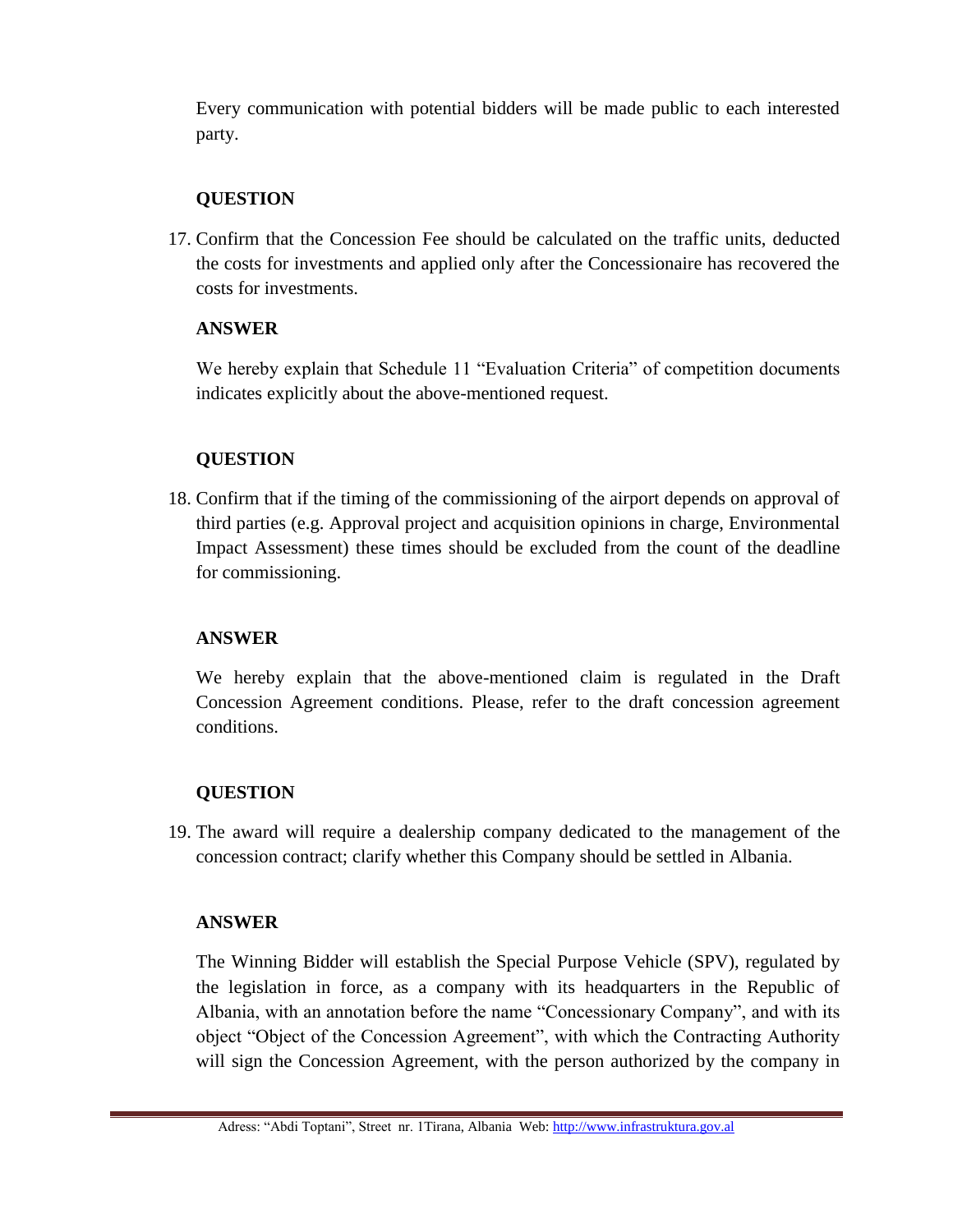question. A special regulation related to SPV, please, refer to Articles 3, 39 of Law No. 125/2013, "On Concessions and Private Public Partnership".

### **QUESTION**

20. Confirm that the subcontracting of activities does not require the authorization of the Administration.

### **ANSWER**

With regards to subcontracting activities and relevant approvals, please refer to Article 34 of Law No. 125/2013, "On Concessions and Private Public Partnership", as amended, as well as bidding documents, more specifically in the draft concession agreement.

## **QUESTION**

21. What responsibilities do individual participants in the Temporary Grouping of Companies face in the event of non-compliance or delay in the compliance of the obligations to the contracting authority? How are payments and skills distributed?

## **ANSWER**

The concession agreement will be signed with SPV, and as such the SPV is responsible for any non-compliance and/or contracting obligations. For more information, please refer to Article 46 of Law No. 125/2013, "On Concessions and Private Public Partnership", as amended.

#### **QUESTION**

22. Third-party guarantees: Participants at in international tender must issue guaranteed of good execution (bid security). Is this a single guarantee that is solidly issued/against guaranteed by all partners?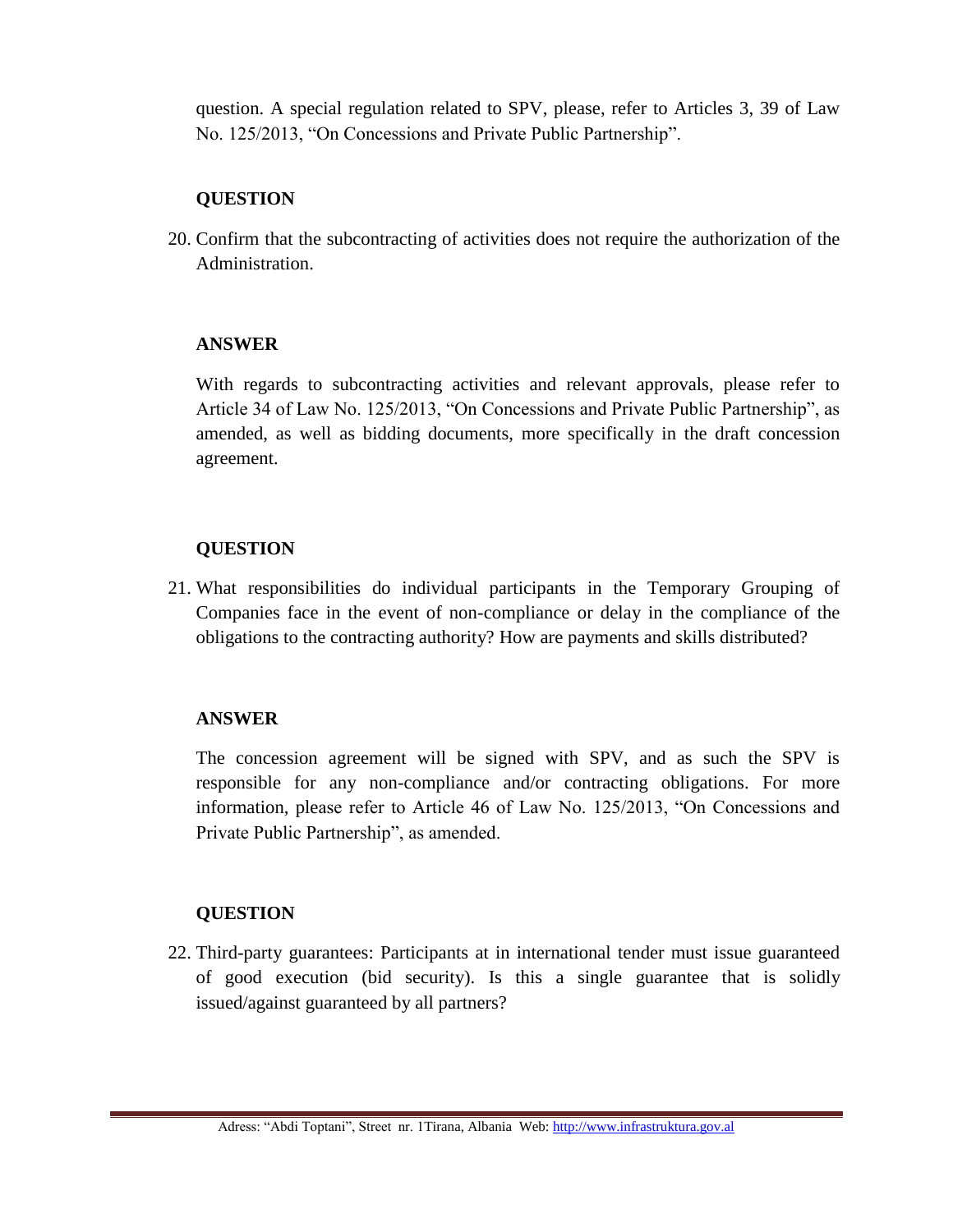Regarding bid security, please refer to section 3.2 of bidding documents, regarding contract security, please refer to section Article 5.5 Regarding Responsibility of third parties and other security requirements please refer to Annex 8 of Draft Concession Agreement.

The contracting authority hereby explains that Article 28 of Law No. 125/2013, "On Concessions and Private Public Partnership", stipulates that: *"Contracting Authority shall prior to signing or entry into force of the contract, collect from the most successful tenderer, the required contract performance guarantees and/or security*  instruments as compensation for damage that may be inflicted as a result of *concessionaires/private partner's failure to fulfill obligations assumed by the contract (promissory notes, bank guarantees, corporate guarantees, bills of exchange, etc.). The contract security will amount to 5% of the contract value and will be defined in tender documents."* 

The contract security will amount to 5% of the contract value, as the maximum of required legal guarantee.

### **QUESTION**

23. What counter-guaranteed must be exchanged between partners to ensure each of them is exonerate of a performance bond caused by the default of only one of the partners?

## **ANSWER**

The concession agreement is signed between the Contracting Authority and SPV. SPV is responsible for any non-compliance and/or obligations. For more information, please refer to Article 46 of Law No. 125/2013, "On Concessions and Private Public Partnership", as amended.

## **QUESTION**

24. Responsibilities of individual participants for ay third-party claims: What responsibility is assumed by each of the participants for the project activities that they are called to perform?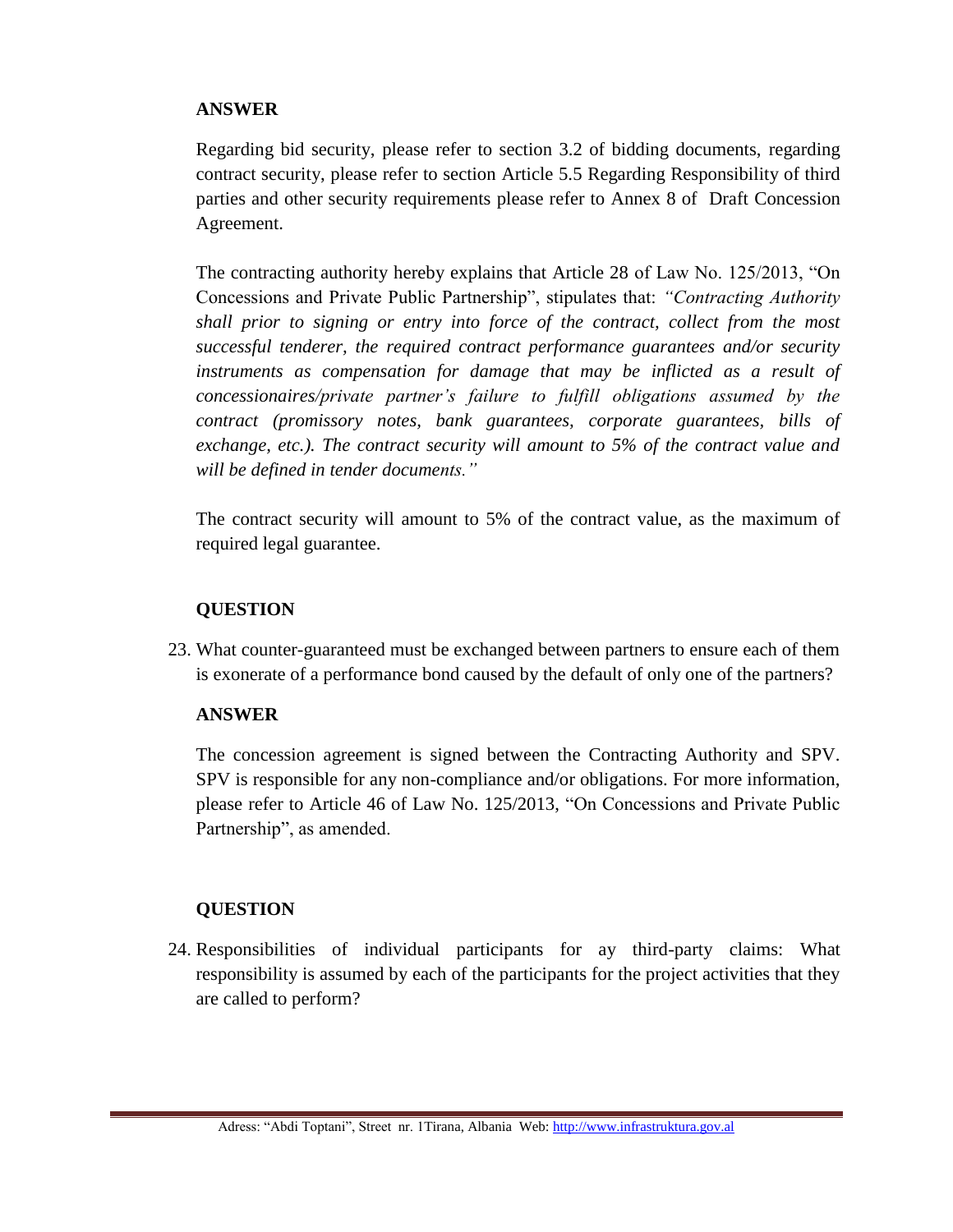The concession agreement is signed between the Contracting Authority and SPV. SPV is responsible for any non-compliance and/or obligations. For more information, please refer to Article 46 of Law No. 125/2013, "On Concessions and Private Public Partnership", as amended.

### **QUESTION**

25. How is dealt the case if the responsibility is not clearly attributable to one of the partners?

### **ANSWER**

The concession agreement is signed between the Contracting Authority and SPV. SPV is responsible for any non-compliance and/or obligations. For more information, please refer to Article 46 of Law No. 125/2013, "On Concessions and Private Public Partnership", as amended.

## **QUESTION**

26. How is the transitional period between the award of the tender and the approval decree regulated? How is ownership of the rights to the bidder guaranteed?

#### **ANSWER**

The legal procedure for agreement approval and its ratification is governed by principles of lawfulness and legal guarantee; as such it constitutes a guarantee for the process finalization in its entirety, and national strategic policies development.

## **QUESTION**

27. In the event of appeals by Third Parties (Bidders) against the award, how is the position of the bidder protected?

## **ANSWER**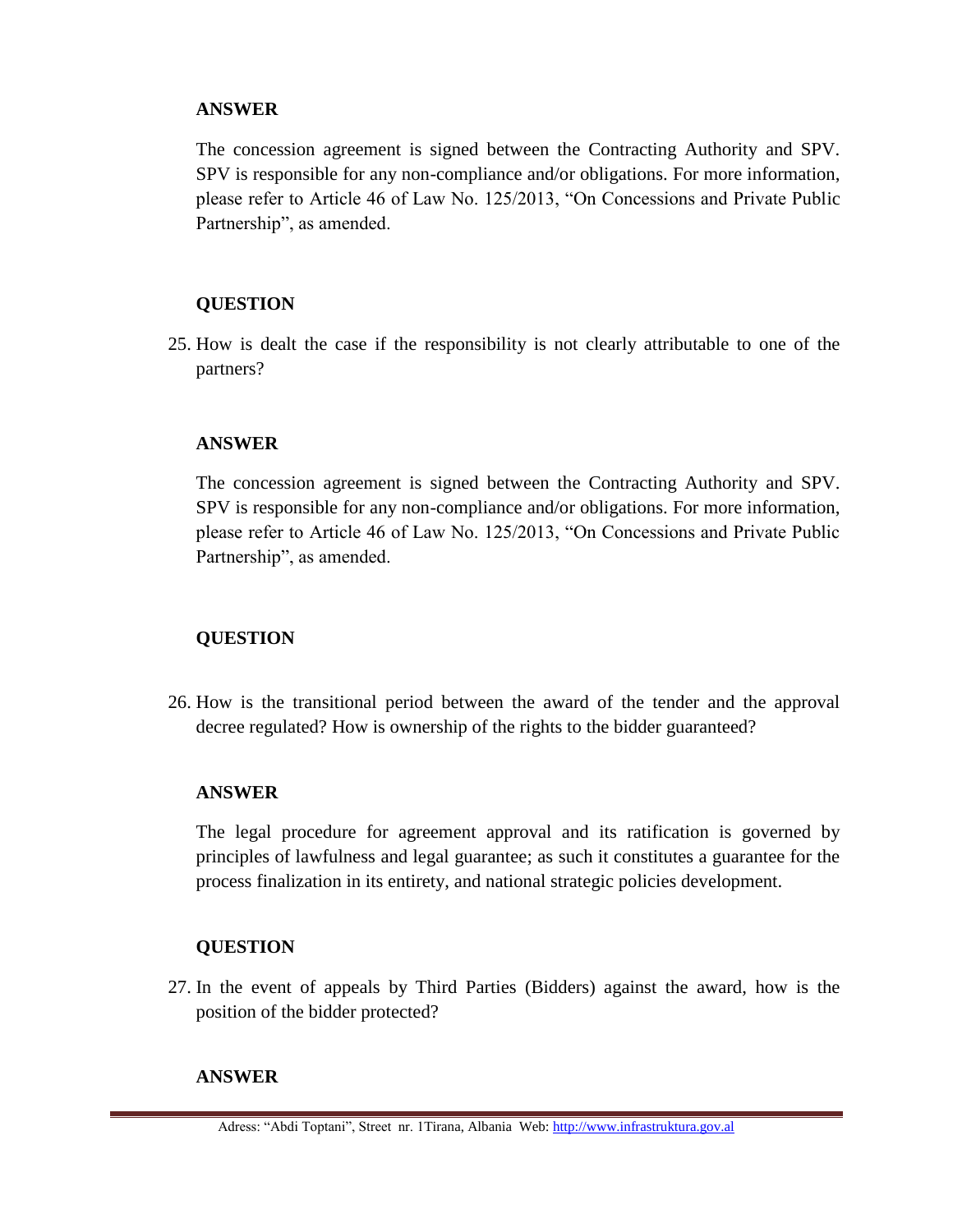The review procedure for administrative complaints on a decision of contracting authority related to the evaluation process is regulated by Article 43 of Law No. 125/2013, "On Concessions and PPP-s".

## **QUESTION**

28. In the event of an early termination of the contract, how are assets valued? Please confirm that the concessionaire has right to be indemnified (to receive a compensation equal to investments carried on and loss of profits) not only in the case of early termination but also in case of not amortized investments at the expiry date of Concession (e.g. Estimate expertise for the enhancement of all assets).

## **ANSWER**

Please refer to Article 41 of Draft Concession Agreement, part of competition documents.

## **QUESTION**

29. In the event of a dispute against the Concessionaire, how is guaranteed against the fact that the disputes are justified?

# **ANSWER**

Please refer to Article 46 of Law No. 125/2013, "On Concessions and Private Public Partnership", as amended.

# **QUESTION**

30. Confirm that continuity guarantee is assured the report being challenged, until the final settlement by the Judical Authority.

## **ANSWER**

In that case, the law in force is the Albanian law, and other provisions and mechanisms for which will be agreed upon in the Concession Agreement constitute the appropriate legal guarantee.

## **QUESTION**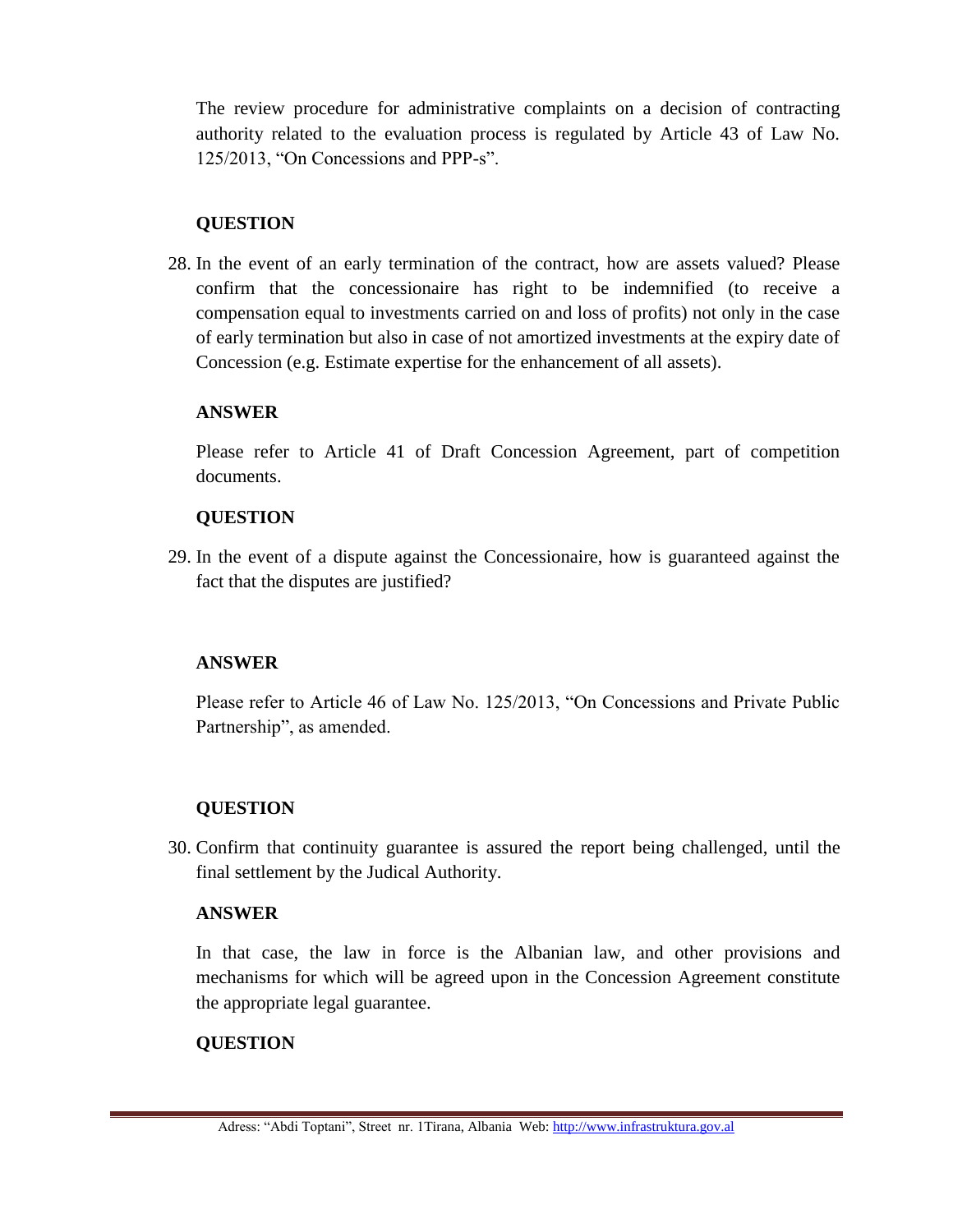31. Confirm that it is the responsibility of the Administration to give all necessary information regarding the legal and territorial situation of Valona airport

### **ANSWER**

The Contracting Authority will secure all the necessary information about the legal and territorial situation of Vlora International Airport.

## **QUESTION**

32. Confirm that all charges incurred are recovered with operating revenues and public funding under contract and losses of Concessionaire are covered (decrease or suspend the concession fee, public funds…)

## **ANSWER**

Regarding the minimum income guarantee, please refer to Instructions for Bidders, part of Concession Bidding Documents.

## **QUESTION**

33. Confirm that the Archaeological Asset Qualification is not a duty of the Concessionaire.

#### **ANSWER**

Please refer to Article 16 of the Draft Concession Agreement, as well as Law No. 27/2018, "On Cultural Heritage and Museums".

## **QUESTION**

34. Confirm that the Concessionaire's liability for the removal of archaeological good due to the fact of third parties is excluded.

## **ANSWER**

Please refer to the answer above, as well as Law No. 27/2018, "On Cultural Heritage and Museums".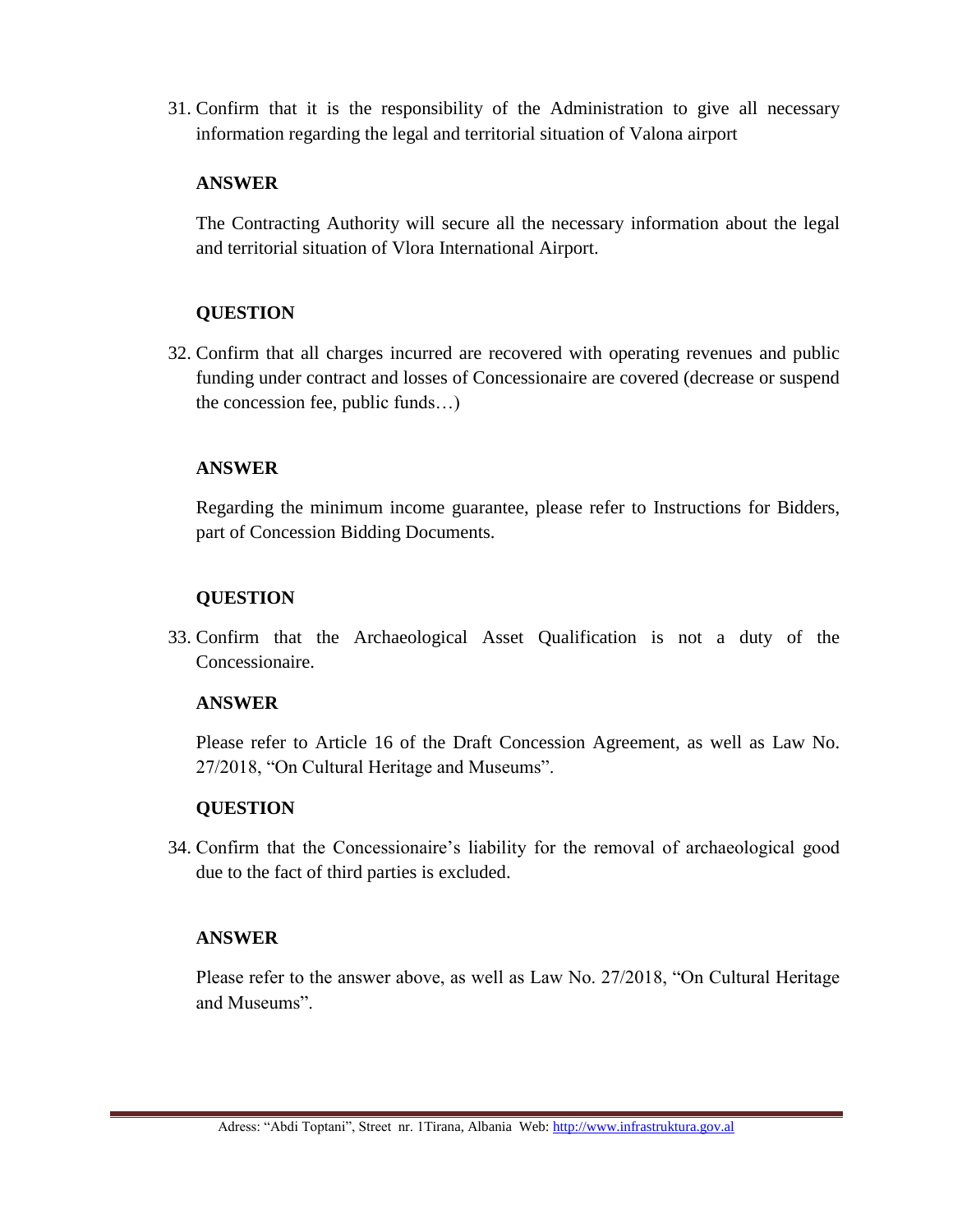35. Confirm that Concessionaire's environmental liability for solid or water pollution, litter, hazardous waste is excluded in case of events prior to the delivery of areas or due to third-party activities.

### **ANSWER**

Based on the National Environmental Legislation, the base study on the situation will be conducted during the Environmental Impact Assessment process, wherein such findings will be addressed.

### **QUESTION**

36. Confirm that prior to delivery to the Concessionaire; it will be carried out appraisal on the status of the places at cost of the Administration, with specific guarantee to keep the Concessionaire harmless and to indemnify him against any responsibility.

#### **ANSWER**

The Contracting Authority undertakes that, throughout the entire validity of the Contract, it will ensure the quiet enjoyment of the property and all of the other rights granted to the Concessionaire under this Contract.

## **QUESTION**

37. Confirming that if the minimum income is not reached, public funding is provided to cover the losses.

#### **ANSWER**

Regarding the minimal income guarantee, please refer to the Bidder's Guidelines, which are part of the Concession Bidding Documents.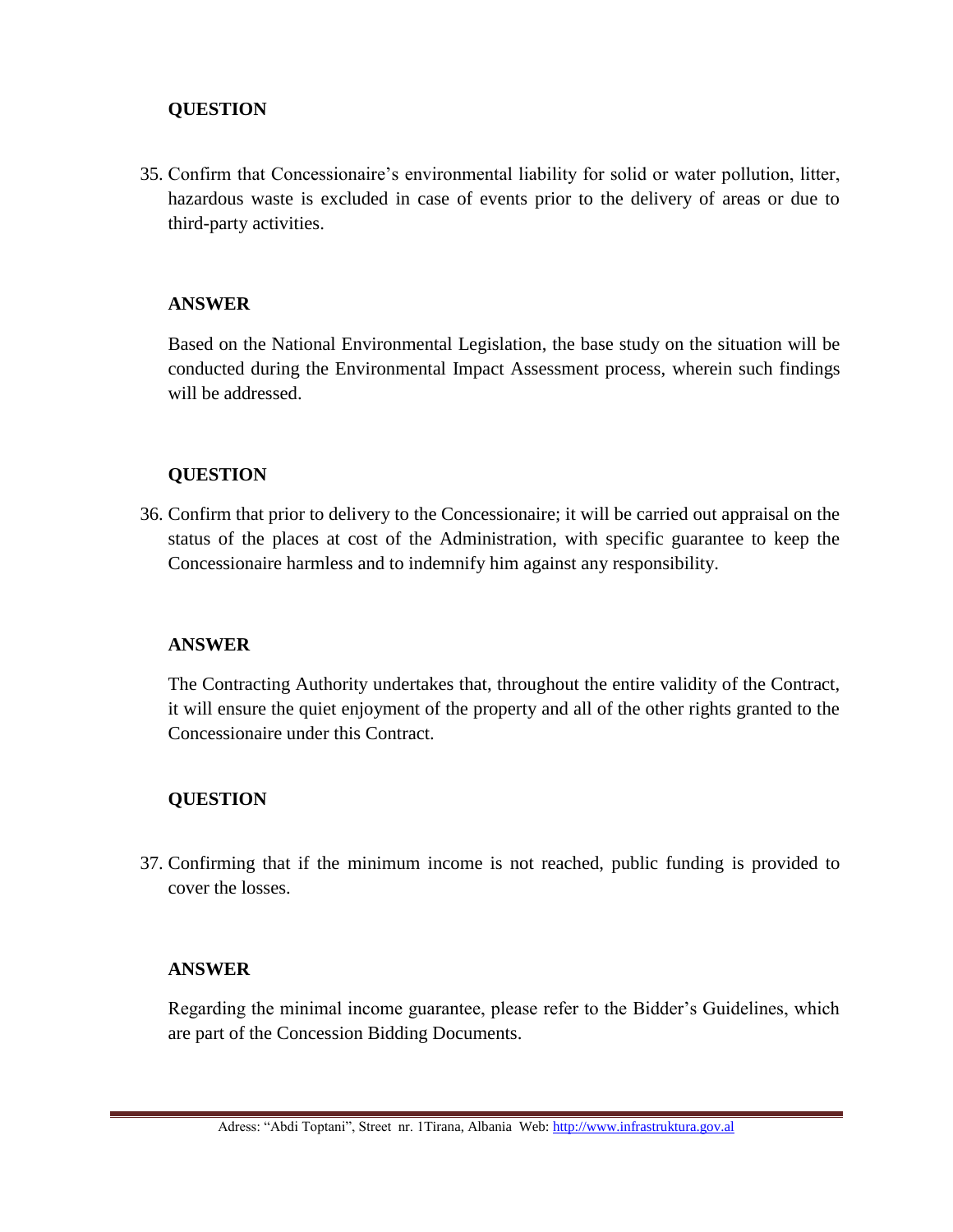38. Confirm that profits will be allocated only after all charges are recovered.

### **ANSWER**

As regards the profit calculation method, please refer to the national sectoral legislation on tax procedures in the Republic of Albania.

### **QUESTION**

39. Exclude the liability of the Concessionaire for collecting taxes and tributes; give guarantee of remuneration for related activities.

### **ANSWER**

The SPV will perform its activity pursuant to the legal framework in the Republic of Albania, as well as in accordance with the signed contract.

### **QUESTION**

40. Provide full and unconditional rights of use on all airport areas, in favor of the Concessionaire for the duration of the Concession

## **ANSWER**

The Contracting Authority undertakes that, throughout the validity of the Contract, it will ensure the quiet enjoyment of the rights granted to the Concessionaire under the Contract. We would like to emphasize that, in referral to the Contract Notice Form and the draft concession contract, the contract form consists of the Design, construction, operation, maintenance and transfer.

## **QUESTION**

41. Confirm that delays in obtaining permits that cause work delays should not be attributed to the Concessionaire

#### **ANSWER**

Please refer to Article 18 of the Draft Concession Agreement, which is part of the competition documents.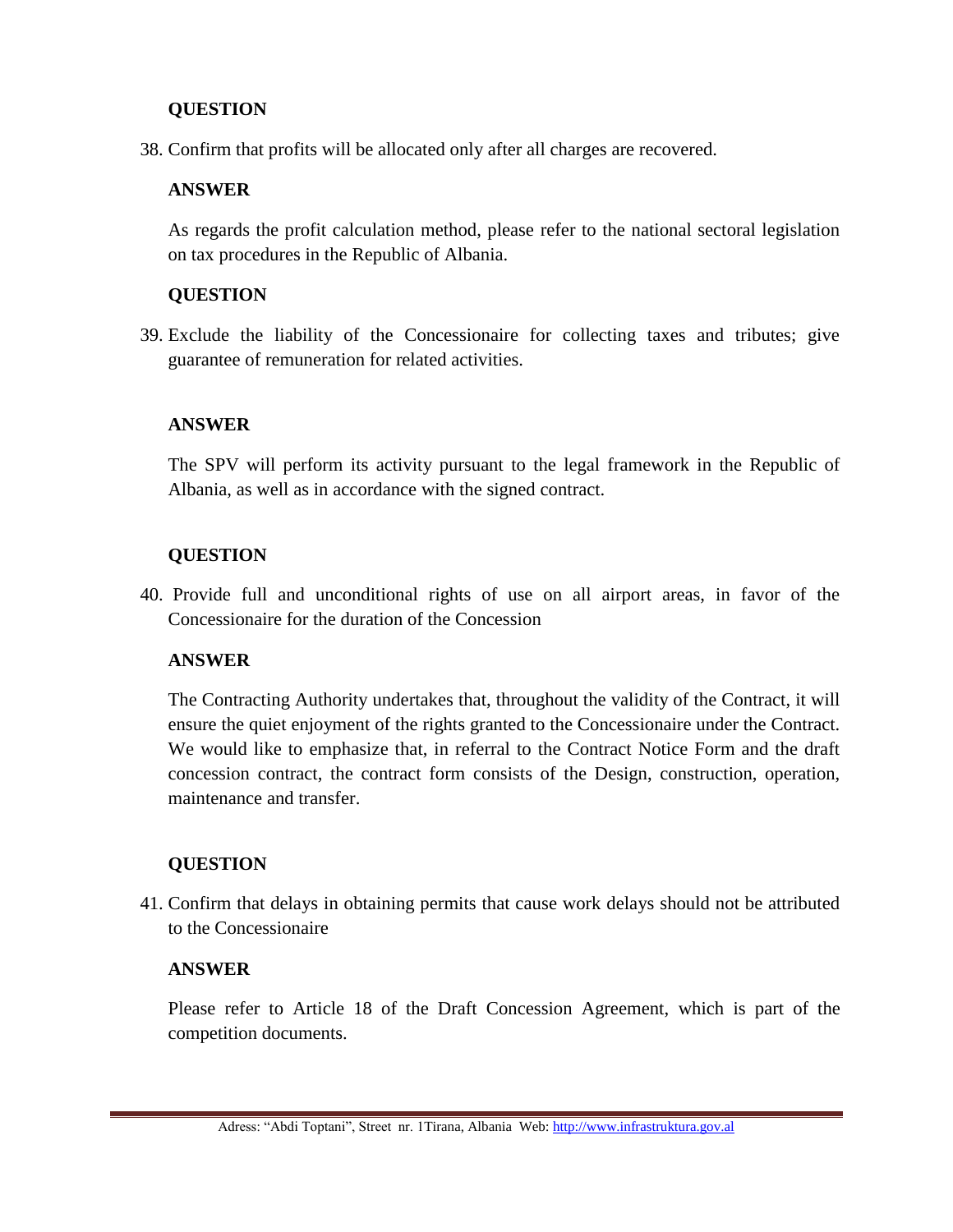42. How does the Administration reconcile autonomy in the management of the Concessionaire with controls of the Independent Engineer?

### **ANSWER**

Please refer to Article 19 of the Draft Concession Agreement, which is part of the competition documents.

### **QUESTION**

43. How the independent engineer's skills are verified in different activities (infrastructure, commercial, operations)?

### **ANSWER**

The Independent Engineer is selected via a transparent public procurement procedure pursuant to the national legislation.

## **QUESTION**

44. Can the independent engineer controls be limited to non-certified infrastructure settlement?

## **ANSWER**

Please refer to Article 19 of the Draft Concession Agreement, which is part of the competition documents.

## **QUESTION**

45. Can Independent Engineer's Controls exclude commercial activities?

#### **ANSWER**

Please refer to Article 19 of the Draft Concession Agreement, which is part of the competition documents.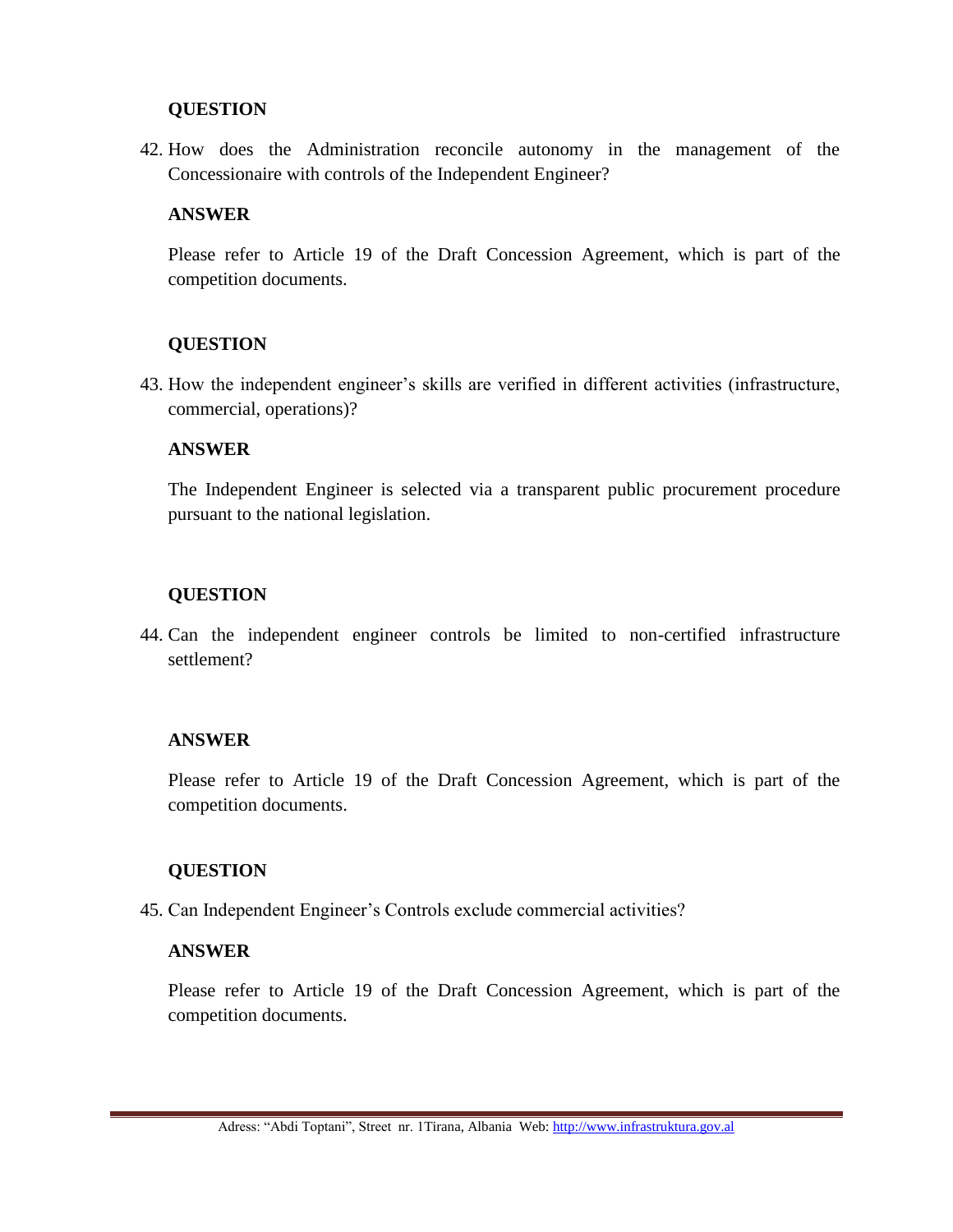46. How are duplication checks avoided?

### **ANSWER**

All supervision and control obligations are set out and included in the Concession Agreement, which is part of the competition documents.

## **QUESTION**

47. Confirm that the activities required, such as handling, rescue and firefighting, first medical aid, security could be implemented by independent third Operators, according to agreements with the Concessionaire.

### **ANSWER**

The airport operators should comply with the BE **139/2014**, **1139/2018** regulations; in accordance with the bidding documents, the certifications will be from EASA / ICAO. Subcontracts are approved pursuant to Article 34 of Law No. 125/2013 "On Concessions and Private Public Partnership", as amended, as well as the concession contract entered into by the parties.

## **QUESTION**

48. Will the bid security be accepted only as a bank guarantee or also in the form of insurance policies issued by insurance companies? What about the contract security? What is the required contract and bid security amount?

#### **ANSWER**

The Contracting Authority clarifies that the contract and bid security is in the form of a deposit or guarantee, issued by a bank or insurance company licensed by the state to carry out this activity. The Contracting Authority explains that Article 28 of Law No. 125/2013, "On Concessions and Private Public Partnership", stipulates that: *"Contracting Authority shall prior to signing or entry into force of the contract, collect from the most successful tenderer, the required contract performance guarantees and/or security instruments as compensation for damage that may be inflicted as a result of concessionaires/private partner's failure to fulfill obligations assumed by the contract (promissory notes, bank guarantees, corporate guarantees, bills of exchange, etc.).*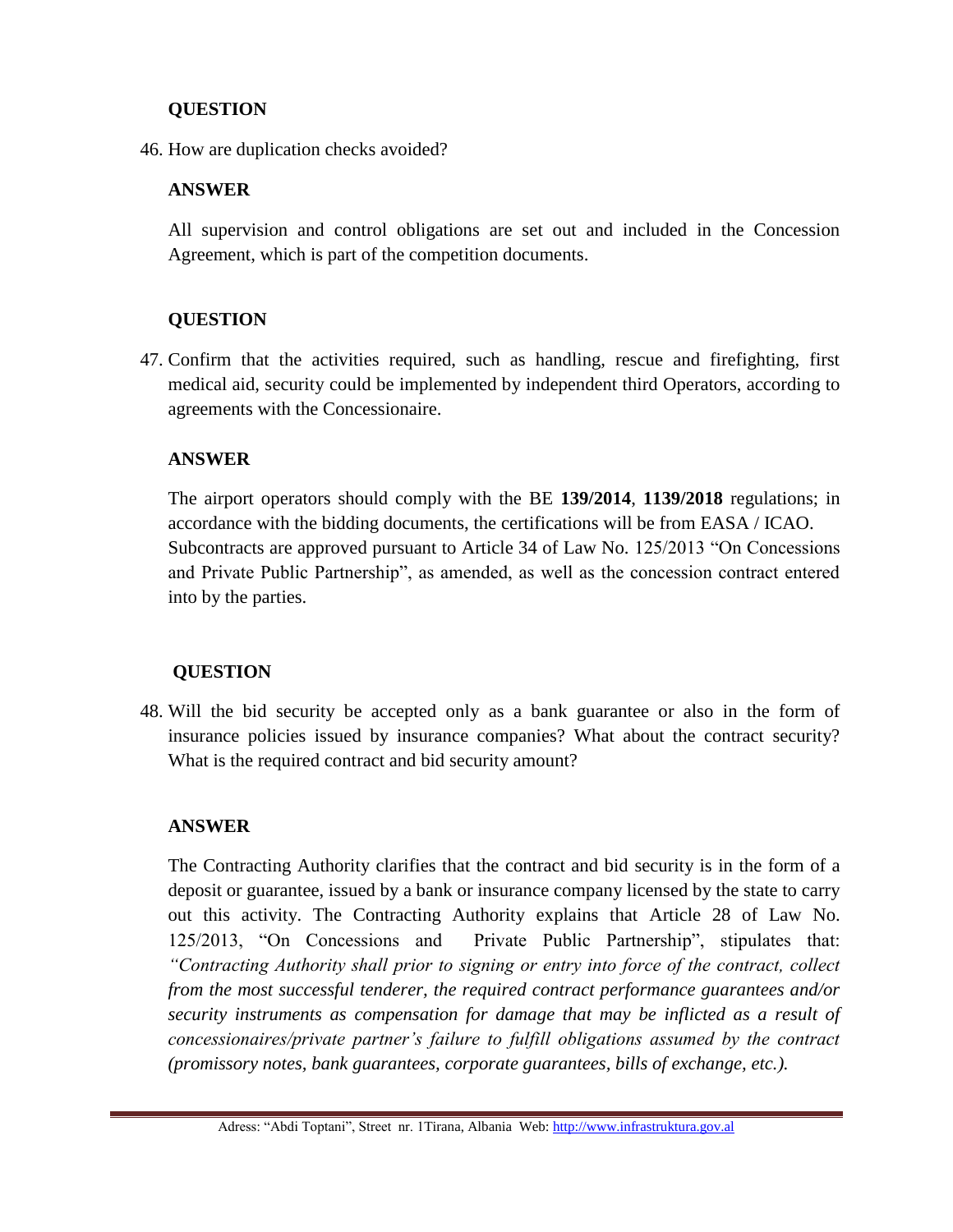The contract security will amount to 5% of the contract value, as the maximum of required legal guarantee. The bid security will amount to 2% of the Bidder-proposed Investment value.

### **QUESTION**

49. Is the SPV created during the competition phase or prior to concluding the agreement?

#### **ANSWER**

The Contracting Authority explains that the winning bidder will establish the Special Purpose Vehicle (SPV), regulated pursuant to the legislation in force, as a company headquartered in the Republic of Albania with the "Concessionary company" annotation before its name and with object the "Object of the Concession Agreement", with which the Contracting Authority will sign the Concession Agreement, with the person authorized by the company in question", with which the Contracting Authority will enter into the Concession Contract through the authorized representative of the aforementioned company. Special regulation relating to SPV. Please refer to Articles 3 and 39 of Law No. 125/2013 "On Concessions and Private Public Partnership", as amended.

## **QUESTION**

50. Regarding the assessment process of the necessary capability and capacity for construction projects and/ore renovations carried out in the last 10 (ten) years for 4E Category airports, with a capacity of more than 10 (ten) million passengers; what is the minimal required number?

## **ANSWER**

The Contracting Authority explains that the minimal required number is in at least one.

## **QUESTION**

51. As regards the experience with at least 5 (five) million passengers, is this number requested in at least one or two airports?